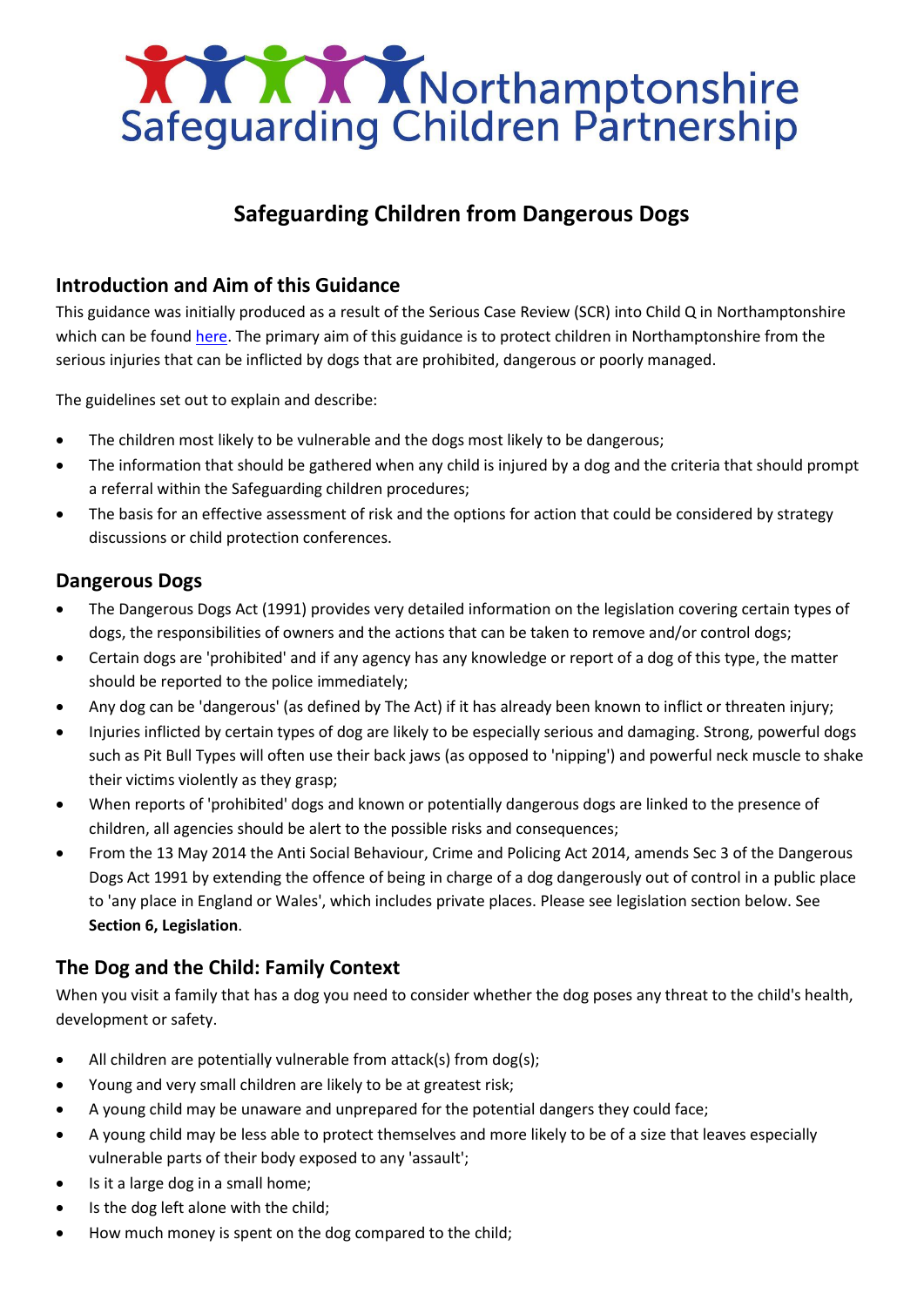

• If you consider a dog is a serious risk to a child you should contact the police immediately.

# **Owners and Families (including extended family and temporary carers)**

- Many commentators will insist that 'the owner, not the dog' is the problem;
- There will be occasions when even the 'best' of owners fails to anticipate or prevent their dog's behaviour;
- The care, control and context of a dog's environment will undoubtedly impact on their behaviour and potential risks;
- Research indicates that neutered or spayed dogs are less likely to be territorial and aggressive towards other dogs and people;
- Dogs that are kept and/or bred for the purpose of fighting, defending or threatening are likely to present more risks than genuine pets.

### Owners:

- Owners linked to criminal activity, anti-social behaviour, drugs or violence may have reason to encourage aggressive behaviour from dogs;
- Owners with interests and histories in crime, violence, drugs or anti-social behaviour are unlikely to appreciate or prevent the possible risks their dog(s) present to children.

Families, who experience high levels of aggression and domestic tensions:

- Are more likely to trigger excitement and possible attacks by dogs;
- Are less likely to appreciate and anticipate risks;
- May be less likely to take necessary precautions;
- May be less likely to guarantee the safety of the most vulnerable youngsters;
- Very young, small children living in chaotic or dysfunctional families are likely to be especially vulnerable;
- Prohibited, dangerous or powerful dogs are likely to inflict the most serious injuries.

# **Action to be Taken / What to do**

Any agency aware of a dog that could be prohibited or considered dangerous should collect as much information as possible:

- The dog's name and breed;
- The owner;
- The reason for keeping the dog and other family members, particularly young children.

A risk assessment tool (see **Safer Dogs around Children (Risk Assessment)**) and **Prompting Professional Curiosity - Signs of Poor Welfare in Dogs** has been developed to assist practitioners in identifying and assessing the risk of potentially dangerous dogs.

Any agency aware of or treating an injury to a child caused by a dog should:

- Establish precisely when and how the injury was caused;
- Ask whether there is a history of previous similar injuries.

A referral to the MASH should be considered if any of the following criteria apply: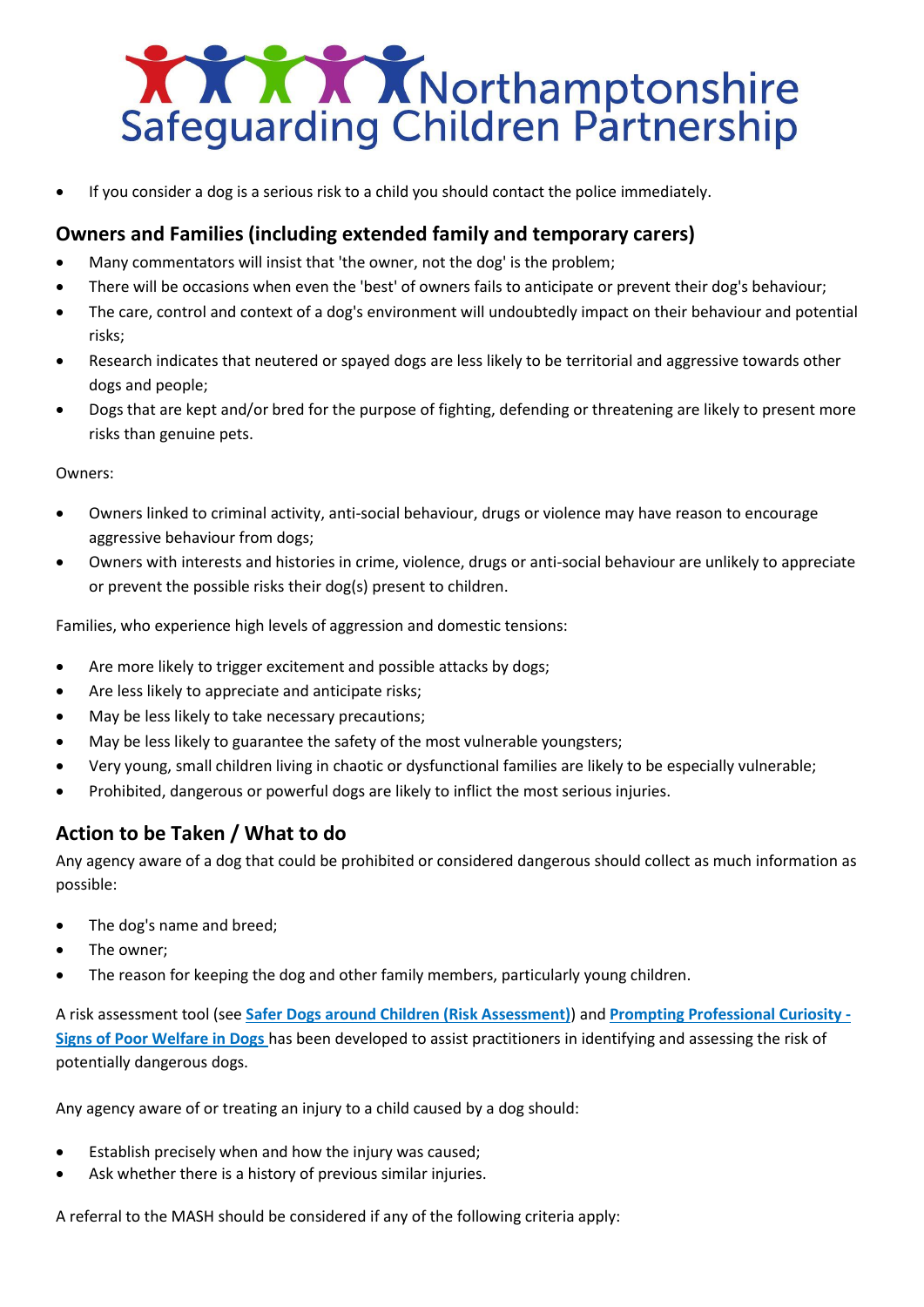

- The child injured is under two years of age;
- The child is under five years of age and injuries have required medical treatment;
- The child or their sibling has been bitten more than once by the same dog or by a different dog owned by the same person;
- The child/young person is under 18 years of age, injuries have required medical treatment and initial information suggests the dog responsible could be prohibited and/or dangerous;
- A prohibited and/or dangerous dog is reported and/or treated, and is believed to be living with and/or frequently associated with children under five years;
- If you believe the injuries caused are 'non accidental injuries' or if neglect was a major factor.

To make a referral to MASH practitioners should follow the Northamptonshire Thresholds & Pathways document to ensure the referral meets the criteria as detailed in the document.

Some referrals might prompt '**[information leaflets](https://greatermanchesterscb.proceduresonline.com/chapters/p_dangerous_dogs.html#info)**' on Dogs and Safe Care of Children to be issued, if the incident or injury was clearly minor, if the child was older or if the family have clearly shown themselves to be responsible dog owners.

In more serious cases initial assessments or joint section 47 investigations would lead to further discussions with other agencies:

- Home visits to complete fuller assessments and to inform judgements on parenting and the care and control of dog(s);
- Advice might be sought from a vet to help determine the likely nature or level of risk presented by the dog(s).

As with all other assessments "the welfare of the child is paramount".

# **Legislation**

From 13 May 2014 the Anti Social Behaviour, Crime and Policing Act 2014 amends Sec 3 of the Dangerous Dogs Act 1991 by extending the offence of being in charge of a dog dangerously out of control in a public place to 'any place in England or Wales' which includes private places. It also extends to cases where injury in caused to an assistance dog (even though no person may be injured).

The Home Office Crime Classification 8/21 is amended to:

Owner or person in charge allowing a dog to be dangerously out of control in any place in England or Wales (whether or not in a public place) injuring any person or assistance dog. Section 3 (1) Dangerous Dogs Act 1991 as amended by Section 106 Anti-Social Behaviour Crime and Policing Act 2014.

The Anti-social Behaviour, Crime and Policing Act 2014 will bring changes to the current Dangerous Dogs Act (DDA) and came into force in England and Wales on 13 May 2014.

• Extension of the law under Section 3, from a dog dangerously out of control in a public place to cover "any place in England and Wales" (whether or not a public place). There is a limited defence in relation to whether the person was a trespasser entering or in a building, part of a building, that is a dwelling or forces' accommodation at the time of the offence;